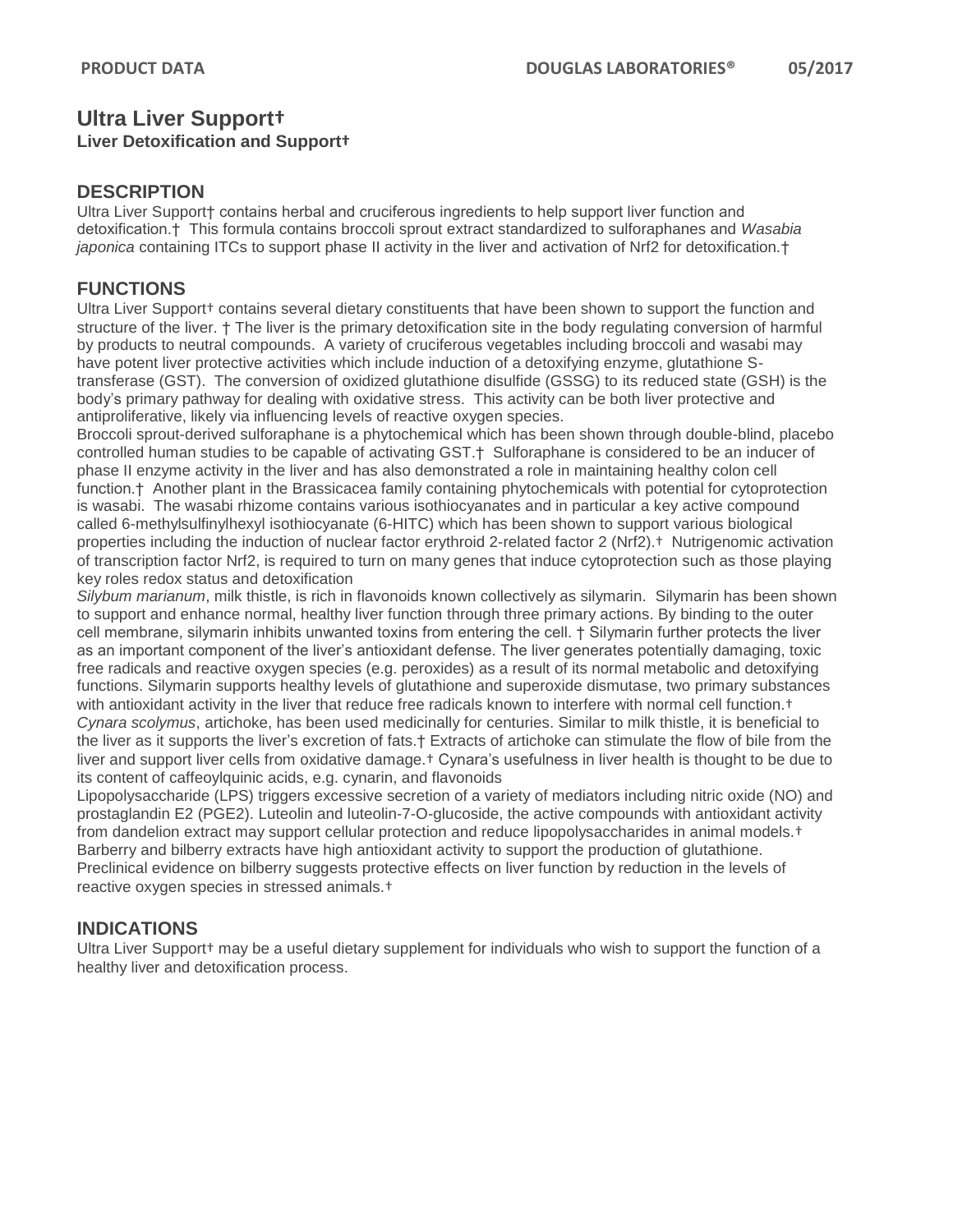# **Ultra Liver Support†**

**Liver Detoxification and Support† FORMULA (#202315)**

2 vegetarian capsules contain: Barberry Extract *(Berberis vulgaris*,root and stem*) ………………………………………………………………* 250 mg Dandelion *(Taraxacum officinale,* root) ..........................250 mg Bilberry Extract *(Vaccinium myrtillus*, fruit*)* (standardized to provide 25% anthocyanidins) *..............*200 mg Milk Thistle Extract *(Silybum marianum)* (standardized to provide 80% silymarin)........................175 mg Artichoke Extract (*Cynara scolymus*, leaf) .....................150 mg Schisandra Extract (*Schisandra chinensis,* fruit*) (*standardized to 2% schizandrins).................................150 mg Broccoli Extract (*Brassica oleracea l.,* sprout*)* (standardized to 500 mcg of sulforaphane)....................125 mg *Wasabia japonica* (rhizome)........................................... 50 mg (Providing 600 mcg of isothiocyanates) Other Ingredients: Hydropropyl methylcellulose (capsule), ascorbyl palmitate, silica, and cellulose. Gluten free, Non-GMO

## **SUGGESTED USE**

Adults take 2 capsules, 1-2 times daily or as directed by a healthcare professional.

## **SIDE EFFECTS**

No adverse side effects have been reported. If you are pregnant, nursing, have any health condition or taking any medication, consult your healthcare professional before using this product.

## **STORAGE**

Store in a cool, dry place, away from direct light. Keep out of reach of children.

## **REFERENCES**

Tse G1, Eslick GD. Nutr Cancer. 2014;66(1):128-39. [broccoli]

Kikuchi M, Ushida Y, Shiozawa H, Umeda R, Tsuruya K, Aoki Y, Suganuma H, Nishizaki Y. World J Gastroenterol. 2015 Nov 21;21(43):12457-67. [broccoli]

Bricker GV1, Riedl KM, Ralston RA, Tober KL, Oberyszyn TM, Schwartz SJ. Mol Nutr Food Res. 2014 Oct;58(10):1991-2000. [sulforaphane]

Korry J. Hintze , Karl Wald , John W. Finley. J. Agric. Food Chem., 2005, 53 (14), pp 5535–5540. [broccoli] Antosiewicz J , Ziolkowski W , Kar S , Powolny A , Singh S. Planta Med 74 (13), 1570-1579. 2008 Jul 31 [wasabi]

Morimitsu Y. et al. 2002. 2077 (5):3456-3463. [wasabi]

Kropat C1, Mueller D, Boettler U, Zimmermann K, Heiss EH, Dirsch VM, Rogoll D, Melcher R, Richling E, Marko D. Mol Nutr Food Res. 2013 Mar;57(3):545-50. [bilberry]

Baoa L, Abeb K, Tsangb P, Xud J, Yaoc XS, Liua HW , Kuriharae H. Fitoterapia, Volume 81, Issue 8, December 2010, Pages 1094–1101. [bilberry]

Salem M, Affes H, Zeghal K, et al. Plant Foods For Human Nutrition (Dordrecht, Netherlands) [serial online]. December 2015;70(4):441-453. [artichoke]

Mehmetçik G, et al. Experimental and Toxicologic Pathology: Official Journal Of The Gesellschaft Für Toxikologische Pathologie [serial online]. September 2008;60(6):475-480. [artichoke].

Hfaiedh M, Brahmi D, Zourgui L. Environmental Toxicology [serial online]. October 1, 2014. [dandelion]. Chung Mu Park, Young-Sun Song. Nutr Res Pract. 2013 Dec; 7(6): 423–429. [dandelion].